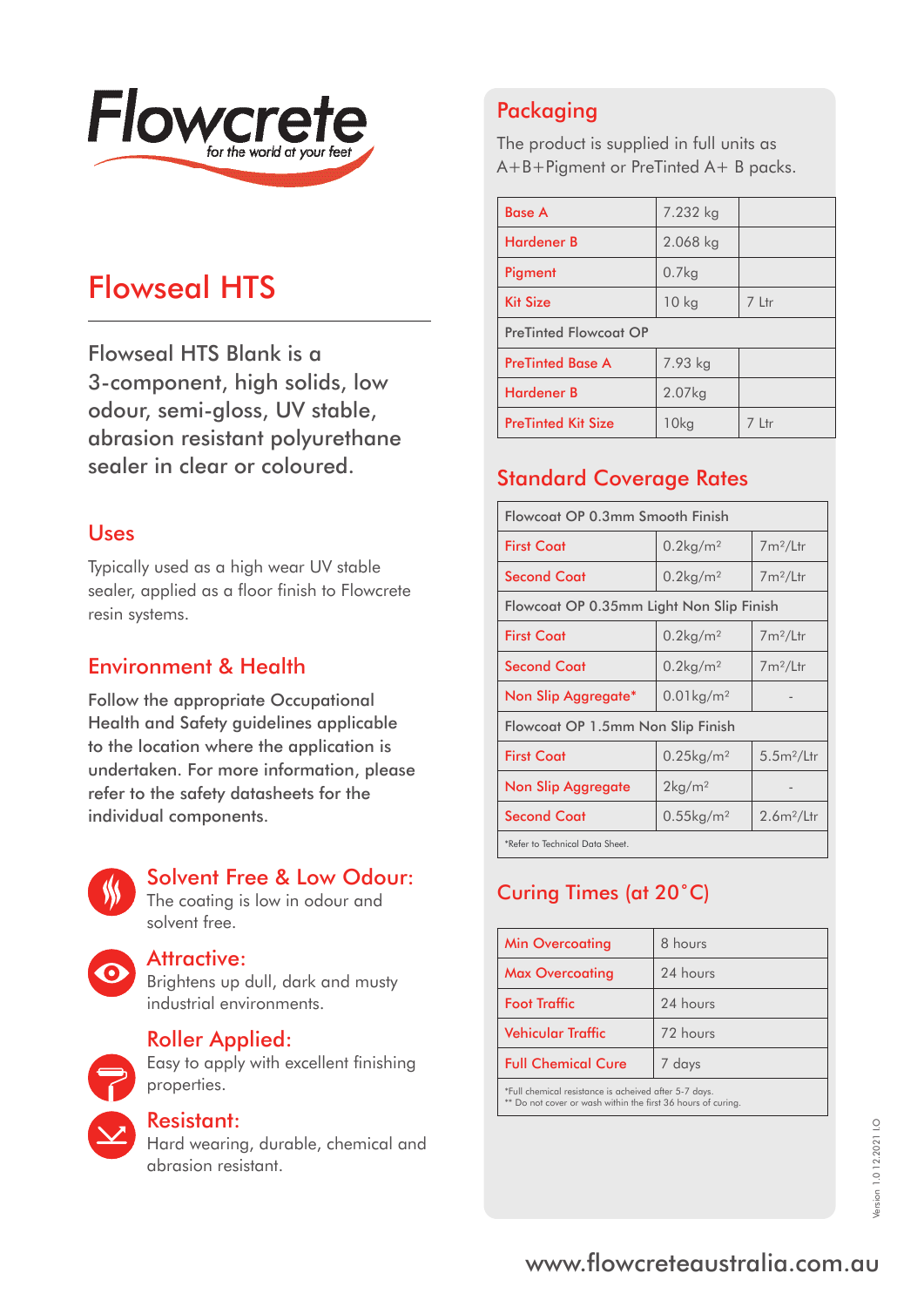# Additional Information

| <b>Density</b>        | Approx 1.422 kg/l (combined) |
|-----------------------|------------------------------|
| <b>Solids Content</b> | Approx 85% (by weight)       |
| Finish                | Semi-Gloss                   |
| Colour                | Refer to Flowcoat OP TDS     |

#### Substrate Requirements

Concrete or screed substrate should be a minimum of 25 N/mm<sup>2</sup>, free from laitance. dust and other contamination. Substrate should be dry to 75% RH as per ASTM F2170 (AS1884:2012). Slab on ground concrete must have an effective damp proof membrane in place.

#### **Coving**

Please refer to Flowtex F1 Coving Mortar for further information.

#### **Storage**

| <b>Time</b>        | 12 Months in Unopened Packs.<br>If longer than 12 Months consult<br>Flowcrete.                                           |
|--------------------|--------------------------------------------------------------------------------------------------------------------------|
| <b>Temperature</b> | Storage temperature between 5°C<br>and $35^{\circ}$ C.                                                                   |
| Protection         | Should be stored inside and<br>protected from frost, weather,<br>moisture, direct sunlight and<br>contamination ingress. |

#### **Mixing**

The product is supplied in full units as A+B+C. Do not split the components as this may jeopardise the end result. Premix the Base A to redisperse any settlement and pour into a separate container (minimum 10ltr).Add the Pigment (0.75kg) to the Base A and mix using a slow speed drill and helical spinner until the pigment us fully dispersed. Add the Hardener B and Filler C for 90 seconds until a homogenous mixture is obtained, taking care not to entrain air.

#### **Solvent**

Solvent (Xylene / MEK / Acetone) may be added to aid application properties if required.

Add between 2% and 7% solvent (depending on temperature and material viscosity) of Xylene, MEK or Acetone to assist with the application properties.

#### Application Temperature

The recommended material and substrate temperature is 15 - 35°C, but no less than 10°C. The temperature of the substrate should exceed the "dew point" by 3°C during application and hardening. Temperatures should not fall below 5°C in the 24hrs after application.

## Application / Pot Life

Ready-mixed product should be used within 20 minutes at a temperature of 20°C. At higher temperatures (or if left in bucket) the application time is shorter. Decant mixed product into smaller quantities if applying small/detailed areas.

#### Application Method

Please refer to appropriate Flowcoat OP Technical Data Sheet as per required specification.

#### **Cleaning**

Tools and equipment can be cleaned with MEK/Acetone/Xylene. Please refer to SDS when using solvents.

## Additional Notes

- 1. Maximum overcoat time is 24 hours at 20°C.
- 2. The product has reached full chemical cure after 7 days at 20°C.
- 3. The applied colours may differ from the examples shown.
- 4. Light and vibrant colours may require additional coats to achieve desired results.

# Tel: +61 2 4648 0397 Fax: +61 2 4648 0719<br>Email: specifications@tremco.com.au **www.flowcreteaustralia.com.au**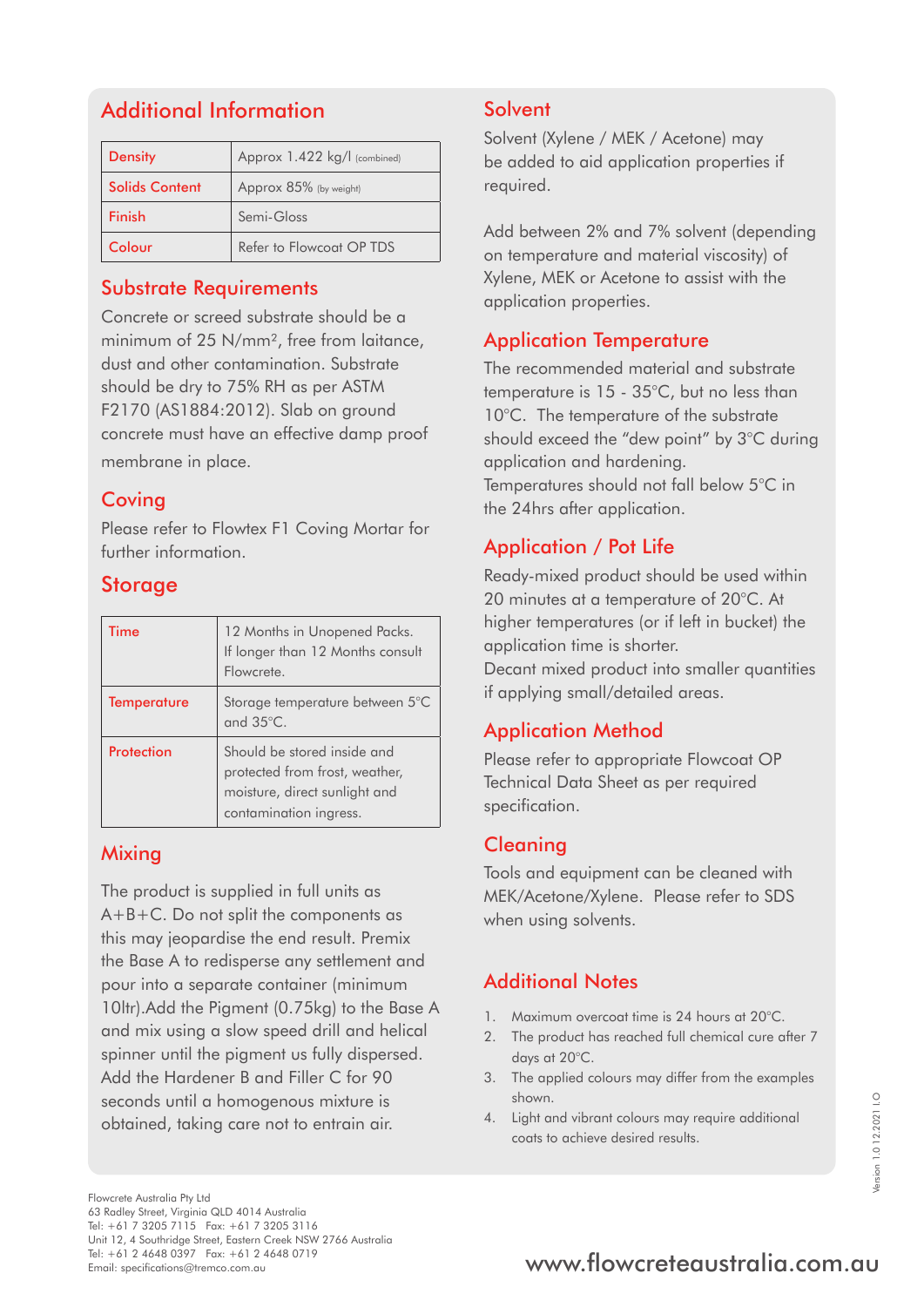- 5. Flowcrete assumes no responsibility for the application of incorrect colour.
- 6. It is the applicators responsibility to verify accuracy of colour prior to application. Flowcrete does not bear any responsibility or accept claims for incorrect colour after application of material.
- 7. It is recommended that top coat colours match base coat colours to achieve desired results.
- 8. This system is not UV stable and will discolour unless otherwise stated.
- 9. This system should have no contact with water for 5 days at 20°C or blooming may occur.
- 10. This system should be installed at 3°C above the dew point.
- 11. A low temperature/high humidity environment can cause blooming issues.
- 12. Please ensure application temperature and RH limits are followed.
- 13. Wind or strong airflow may cause quick curing and drying of the system.
- 14. Ensure wind or strong airflow is eliminated during application, however adequate safety ventilation should still be followed.
- 15. Direct heat during application of the system can cause flash curing and potential delamination. Ensure you do not apply this system to substrates with temperatures exceeding 35°C.